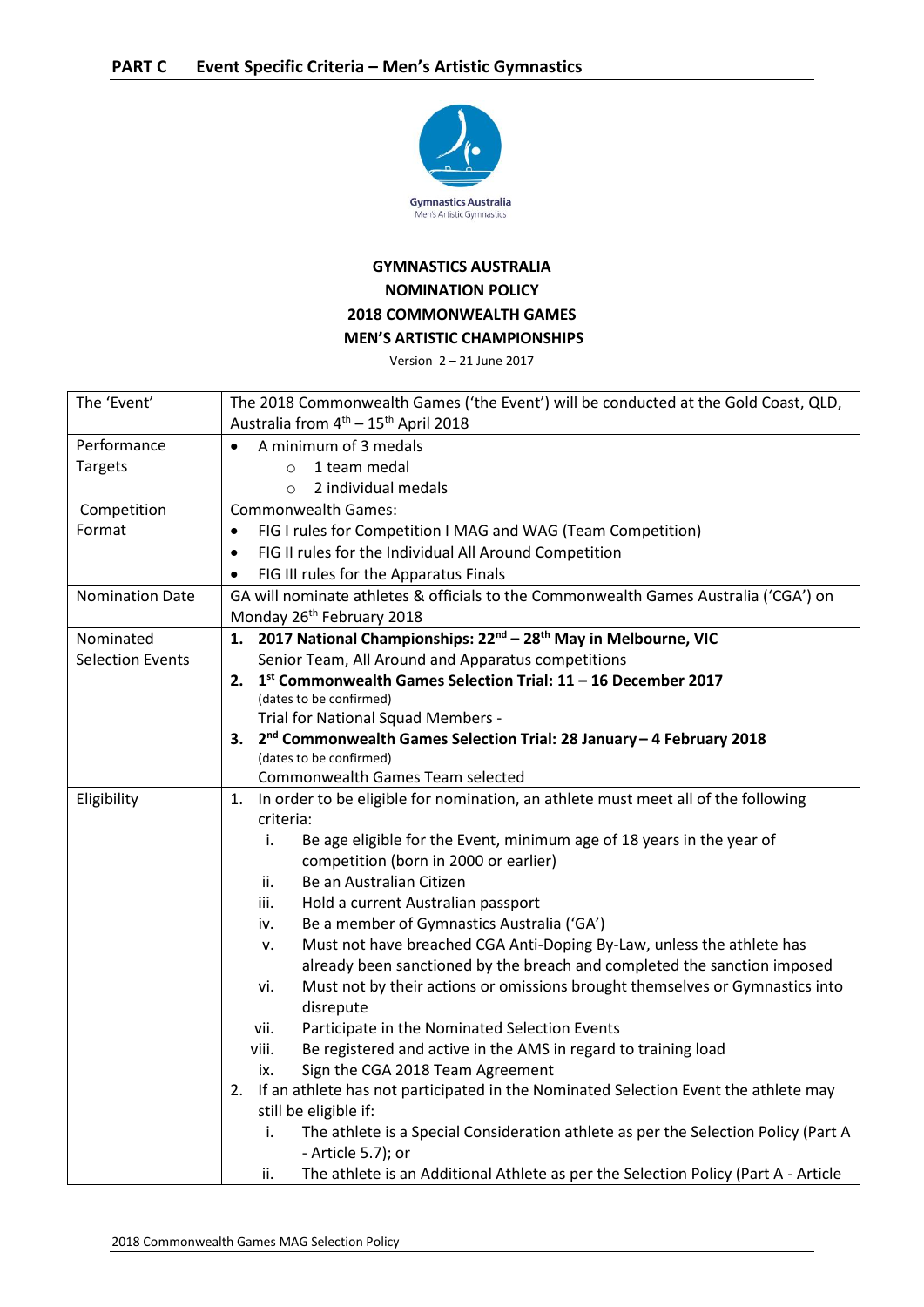|                                                  |                      | i.<br>ii.                        | $6.1$ ).<br>3. If an athlete has not participated in the Nominated Selection Event the athlete may<br>still be eligible if the athlete is resident overseas. He must provide evidence of<br>meeting the performance criteria detailed below under the section "Nomination<br>Process and Criteria - Athletes":<br>For Nomination Selection Event 1 this can be via results from a GA approved<br>competition or via video verification and in accordance with processes<br>approved by GA.<br>For Nomination Selection Event 2 and 3, proof of performance readiness will<br>be via video submission to be conducted before or at the same time as each<br>Nominated Selection Event, as determined by GA and in accordance with<br>processes approved by GA.                                                                                                                                                                                                                |           |      |           |           |      |                |  |
|--------------------------------------------------|----------------------|----------------------------------|------------------------------------------------------------------------------------------------------------------------------------------------------------------------------------------------------------------------------------------------------------------------------------------------------------------------------------------------------------------------------------------------------------------------------------------------------------------------------------------------------------------------------------------------------------------------------------------------------------------------------------------------------------------------------------------------------------------------------------------------------------------------------------------------------------------------------------------------------------------------------------------------------------------------------------------------------------------------------|-----------|------|-----------|-----------|------|----------------|--|
| The 'Team'                                       | 1.<br>2.<br>3.<br>4. | CGA.                             | The Australian Men's Artistic Gymnastics (MAG) Team ('the Team') refers to athletes<br>and officials (i.e. coaches and support personnel).<br>The maximum number of athletes to be selected to the Team will be five (5) athletes<br>to travel to the Commonwealth Games. Up to three (3) additional non-travelling<br>reserves will be named.<br>The number of athlete allocations for gymnastics is yet to be finalised and subject to<br>confirmation from the Commonwealth Games Federation ('CGF') to 'CGA'.<br>The Nomination Panel may select fewer than the maximum number advised by the                                                                                                                                                                                                                                                                                                                                                                            |           |      |           |           |      |                |  |
| Nomination Panel                                 | 2.                   | i.<br>ii.<br>iii.<br>by the NPD. | 1. The Nomination Panel will be comprised of:<br>National Performance Director (NPD) or delegated GA representative - Chair<br>3 x International Technical Experts appointed by GA<br>Medical Expert (i.e. National Performance Services Coordinator or delegated<br>representative)<br>The final list of athletes, coaches and support personnel (e.g. team management<br>and/or medical staff) to be nominated for selection will be prepared and submitted                                                                                                                                                                                                                                                                                                                                                                                                                                                                                                                |           |      |           |           |      |                |  |
| Nomination<br>Process and<br>Criteria - Athletes | 1.<br>3.<br>4.<br>5. | nomination.<br>athlete:<br>i.    | Athletes seeking selection to the 2018 Commonwealth Games team agree to be<br>bound by the process outlined in this policy.<br><b>Nominated Selection Event 1</b><br>2. Only athletes who meet the eligibility criteria listed above will be considered for<br>An athlete who meets the Eligibility criteria listed above and is a member of the<br>Senior National Squad - Gold or Green will be invited to attend Nominated Selection<br>Event 2. GA may invite additional athletes if it is deemed that they have the potential<br>to contribute to the performance targets<br><b>Nominated Selection Event 2</b><br>All athletes will be required to compete in a selection trial at Nominated Selection<br>Event 2, to be evaluated by FIG judges.<br>An athlete will be prioritised for nomination to Nominated Selection Event 3, if the<br>achieves the following minimum difficulty and final scores on individual<br>apparatus during Nominated Selection Event 2: |           |      |           |           |      |                |  |
|                                                  |                      |                                  | <b>Score</b>                                                                                                                                                                                                                                                                                                                                                                                                                                                                                                                                                                                                                                                                                                                                                                                                                                                                                                                                                                 | <b>FX</b> | PH   | <b>RR</b> | $VT$ (av) | PB   | H <sub>B</sub> |  |
|                                                  |                      |                                  | <b>Difficulty</b><br><b>Score</b>                                                                                                                                                                                                                                                                                                                                                                                                                                                                                                                                                                                                                                                                                                                                                                                                                                                                                                                                            | 5.6       | 5.6  | 5.6       | 5.2       | 5.6  | 5.6            |  |
|                                                  |                      |                                  | <b>Final Score</b>                                                                                                                                                                                                                                                                                                                                                                                                                                                                                                                                                                                                                                                                                                                                                                                                                                                                                                                                                           | 14.1      | 14.1 | 14.1      | 14.2      | 14.1 | 14.1           |  |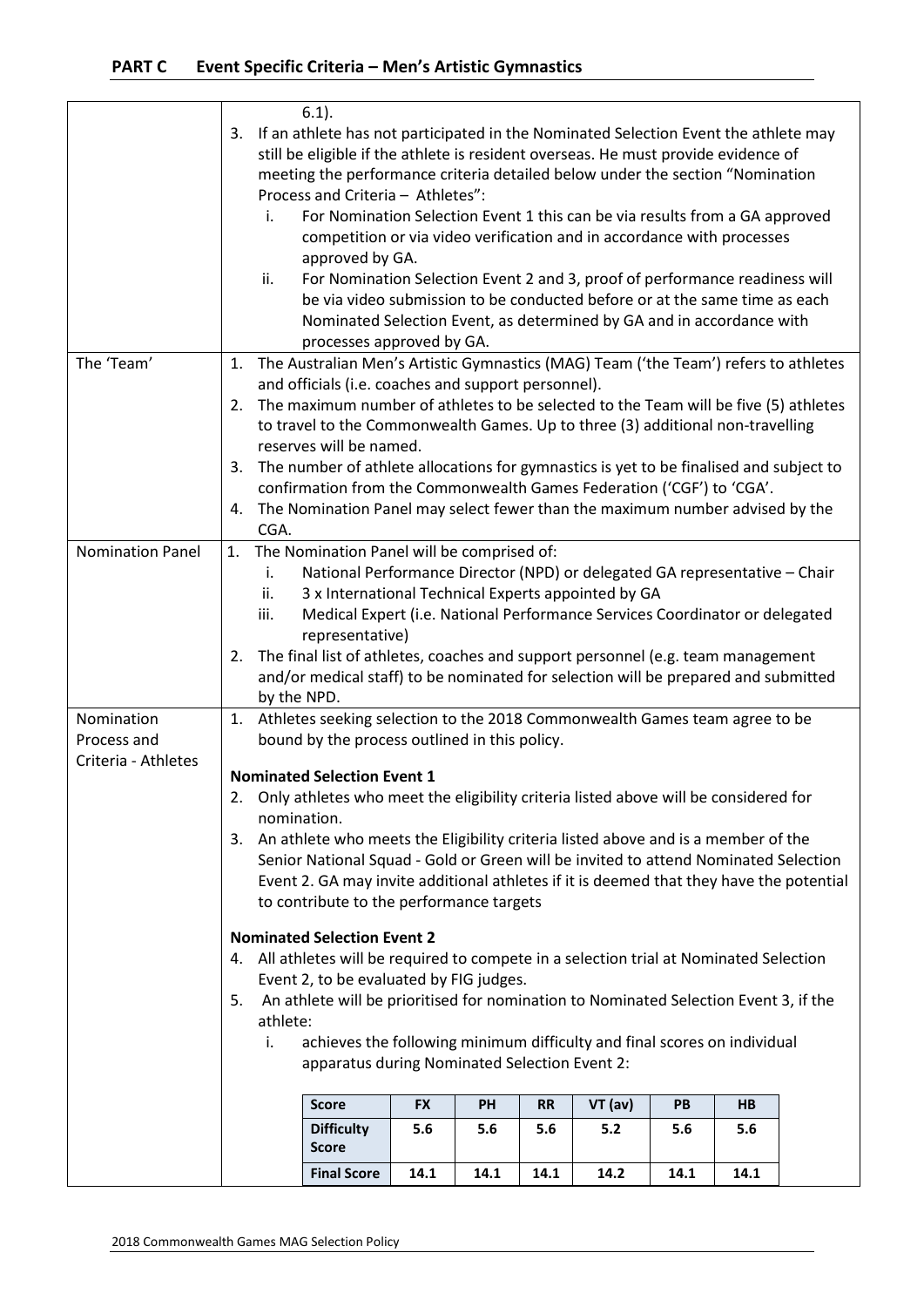|          |           | Selection Event 3:<br><b>Score</b>                                                                                                                     | <b>FX</b> | <b>PH</b> | <b>RR</b> | $VT$ (av) | <b>PB</b> | HB |
|----------|-----------|--------------------------------------------------------------------------------------------------------------------------------------------------------|-----------|-----------|-----------|-----------|-----------|----|
|          | i.        | he achieves the following minimum difficulty and final scores in Nominated                                                                             |           |           |           |           |           |    |
| 9.       |           | An athlete will be prioritised for nomination to the CGA for selection to the<br>Australian Team for the 2018 Commonwealth Games athletes if:          |           |           |           |           |           |    |
|          |           | Event 3, to be evaluated by FIG judges.                                                                                                                |           |           |           |           |           |    |
| 8.       |           | <b>Nominated Selection Event 3</b><br>All athletes will be required to compete in a selection trial at Nominated Selection                             |           |           |           |           |           |    |
|          | ii.       | 'Performance Targets'<br>accepted special consideration or additional athlete consideration                                                            |           |           |           |           |           |    |
|          | on:<br>i. | athletes who are most capable of achieving the targets listed in the section                                                                           |           |           |           |           |           |    |
|          |           | determine the athletes eligible to compete in Nomination Selection Event 3, based                                                                      |           |           |           |           |           |    |
| 6.<br>7. |           | The Nomination Panel will meet at the conclusion of Nominated Selection Event 2 to                                                                     |           |           |           |           |           |    |
|          | ii.       | is ranked 1 and 2 as an All-around athlete AND achieves a (minimum) All-<br>around difficulty score (D) and final score of 31.5 and 81.5 respectively. |           |           |           |           |           |    |

|  | is ranked 1 as an all-round athlete AND achieves a minimum All-around                  |
|--|----------------------------------------------------------------------------------------|
|  | difficulty score (D) and final score of 32.0 and 82.0 respectively.                    |
|  | 10. Following the conclusion of Nominated Selection Event 3, the Nomination Panel will |
|  | meet to select up to a maximum of five (5) athletes to be nominated to the CGA. A      |
|  | maximum of three (3) non-travelling reserve athletes may be named in no priority       |

- order. 11. The Nomination Panel will nominate the athletes for selection based on the following:
	- i. athletes who are most capable of achieving the targets listed in the section 'Performance Targets'
	- ii. accepted special consideration or additional athlete consideration
- 12. The final list of athletes to be nominated for selection to the Team will be prepared and submitted by the NPD.
- 13. Nominated athletes are not members of the 2018 Team until the CGA confirms the selection of these nominated athletes.

| De-selection | An athlete nominated to the Team can be denominated based on any of the<br>1.<br>following criteria:<br>The athlete becomes ineligible according to the eligibility guidelines<br>The athlete fails to sign and adhere to the 2018 Athlete Agreement<br>$\mathbf{II}$ .<br>2. Once selected by CGA, an athlete may be deselected by CGA on advice from GA if the<br>athlete is ill or injured and is not deemed physically and medically fit to be selected in<br>the Team. |
|--------------|-----------------------------------------------------------------------------------------------------------------------------------------------------------------------------------------------------------------------------------------------------------------------------------------------------------------------------------------------------------------------------------------------------------------------------------------------------------------------------|
| Nomination   | 1. Team officials will be nominated for selection to the Team for the Event based upon                                                                                                                                                                                                                                                                                                                                                                                      |
| Process and  | the following criteria:                                                                                                                                                                                                                                                                                                                                                                                                                                                     |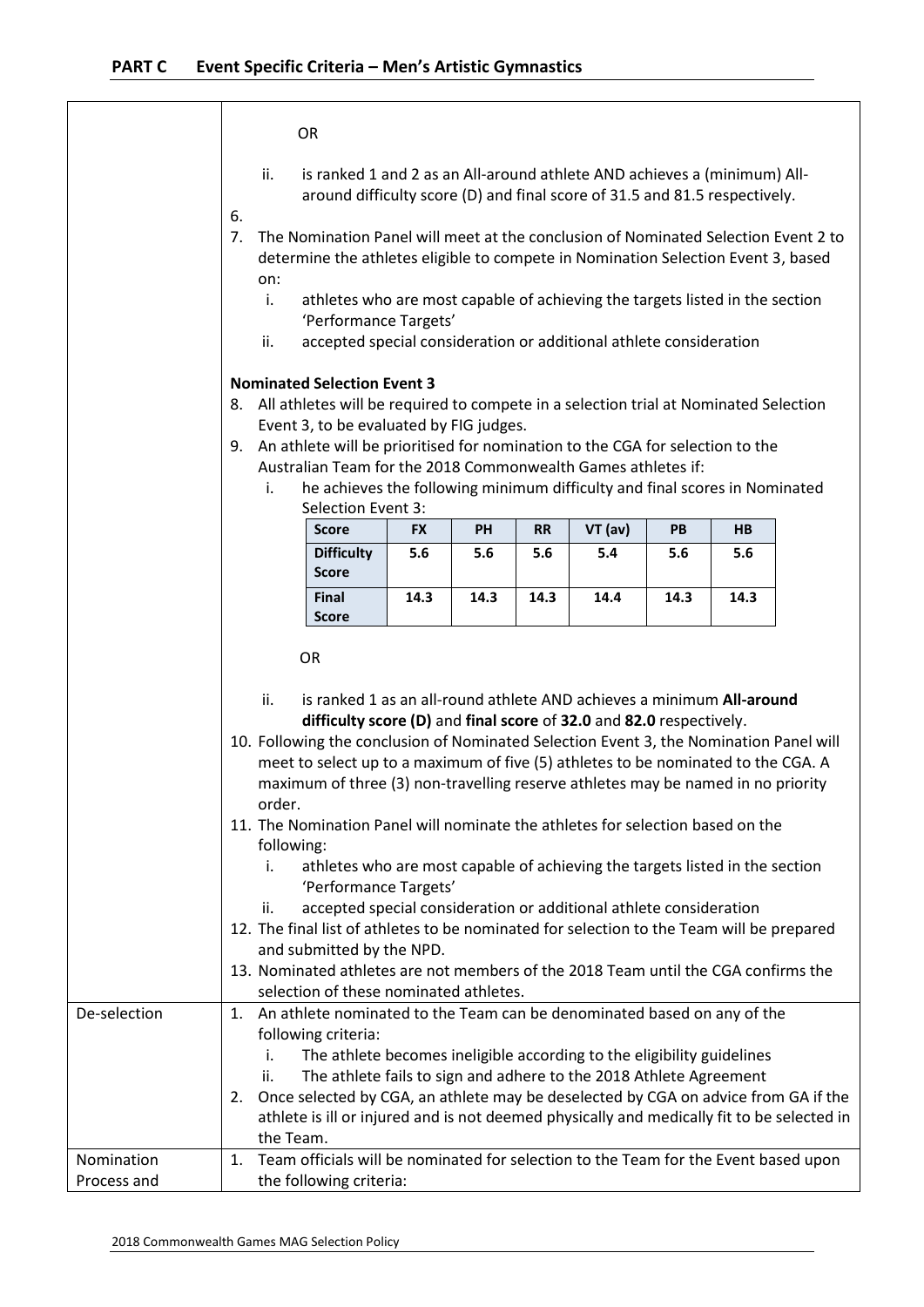| Criteria - Officials             | The number of available accreditations<br>i.                                                                                                                                        |
|----------------------------------|-------------------------------------------------------------------------------------------------------------------------------------------------------------------------------------|
|                                  | Their past experience and performance in international competition<br>ii.                                                                                                           |
|                                  | Their proven ability to meet or exceed National Team standards and<br>iii.<br>expectations                                                                                          |
|                                  | Their ability to manage their own stress and support the needs of teammates<br>iv.                                                                                                  |
|                                  | in high pressure situations                                                                                                                                                         |
|                                  | Their ability and commitment to attend all Team meetings, activities (including<br>٧.                                                                                               |
|                                  | training camps) and events as required by GA                                                                                                                                        |
|                                  | Coach and Judge Nominees must be current technical members of GA and must be<br>2.                                                                                                  |
|                                  | and remain compliant with all GA policies including the Code of Conduct and                                                                                                         |
|                                  | Member Protection Policy.                                                                                                                                                           |
| <b>Team Preparation</b>          | It is a requirement that athletes, including reserve athletes and officials who are<br>1.                                                                                           |
|                                  | selected to the Team will attend a pre-Commonwealth Games Training Camp at the<br>AIS from the 19th March (date to be confirmed) as part of the Team preparation, and               |
|                                  | until departure to the Gold Coast.                                                                                                                                                  |
|                                  | Reserve athletes will return home at the end of the pre-Commonwealth Games<br>2.                                                                                                    |
|                                  | Training Camp.                                                                                                                                                                      |
| Funding                          | Athletes selected to the Team will be fully funded by GA & CGA.<br>1.                                                                                                               |
|                                  | Officials selected to the Team will be fully funded by GA & CGA.<br>2.                                                                                                              |
| Appeals                          | Athletes seeking selection to the Team for the Event agree to be bound by the<br>1.                                                                                                 |
|                                  | Nomination Process and Criteria outlined in this policy.                                                                                                                            |
|                                  | An athlete who is eligible for nomination pursuant to this selection policy but who<br>2.                                                                                           |
|                                  | has not been nominated for selection may appeal their non-nomination only in                                                                                                        |
|                                  | accordance with Selection Policy Part A - Article 7.                                                                                                                                |
|                                  | Officials have no right to appeal against non-nomination and/or non-selection to the<br>3.                                                                                          |
|                                  | Team.                                                                                                                                                                               |
|                                  |                                                                                                                                                                                     |
| Approval of                      | The final selection of nominated athletes and officials to the Team will be subject to                                                                                              |
| Nominations and                  | approval by the GA Chief Executive Officer.                                                                                                                                         |
| Selection to the                 |                                                                                                                                                                                     |
| Team<br>Announcement             | 1. Athletes will be advised of their nomination/non-nomination shortly after the                                                                                                    |
|                                  | conclusion of the Nominated Selection Event.                                                                                                                                        |
|                                  | 2. The final nominations are subject to GA's approval following the outcome of any                                                                                                  |
|                                  | appeals.                                                                                                                                                                            |
|                                  | CGA is solely responsible for the announcement of the gymnastic team and will<br>3.                                                                                                 |
|                                  | consult with GA to determine an agreed time and place.                                                                                                                              |
|                                  | All athletes and officials who have taken part in the nomination process agree not to<br>4.                                                                                         |
|                                  | announce or make comment regarding the likely or pending selection/non-selection                                                                                                    |
|                                  | of any team members to the media or on personal websites and social media until                                                                                                     |
|                                  | the Team has been publicly announced by CGA.<br>1.                                                                                                                                  |
| Injury, Illness and<br>Potential | All selected team members and personal coaches of selected athletes (i.e. if not                                                                                                    |
| Replacement-                     | selected themselves) must agree to report any information relating to training fitness<br>(athletes only), illness and/or other injuries which could affect their ability to engage |
| Athletes and                     | in training or competition at full capacity.                                                                                                                                        |
| <b>Officials</b>                 | Selected athletes must declare any medications that they are taking and remain<br>2.                                                                                                |
|                                  | compliant with all WADA and ASADA regulations.                                                                                                                                      |
|                                  | GA may require team members (i.e. athletes and officials) to submit to a full medical<br>3.                                                                                         |
|                                  | with a doctor(s) approved by GA.                                                                                                                                                    |
|                                  | Selected and/or reserve athletes may also be required to undertake a performance<br>4.                                                                                              |
|                                  | readiness test at the discretion of the MAG Team Head Coach nominated for the                                                                                                       |
|                                  | event.<br>In the event that a confirmed selected athlete is not fully fit and hence unable to<br>5.                                                                                 |